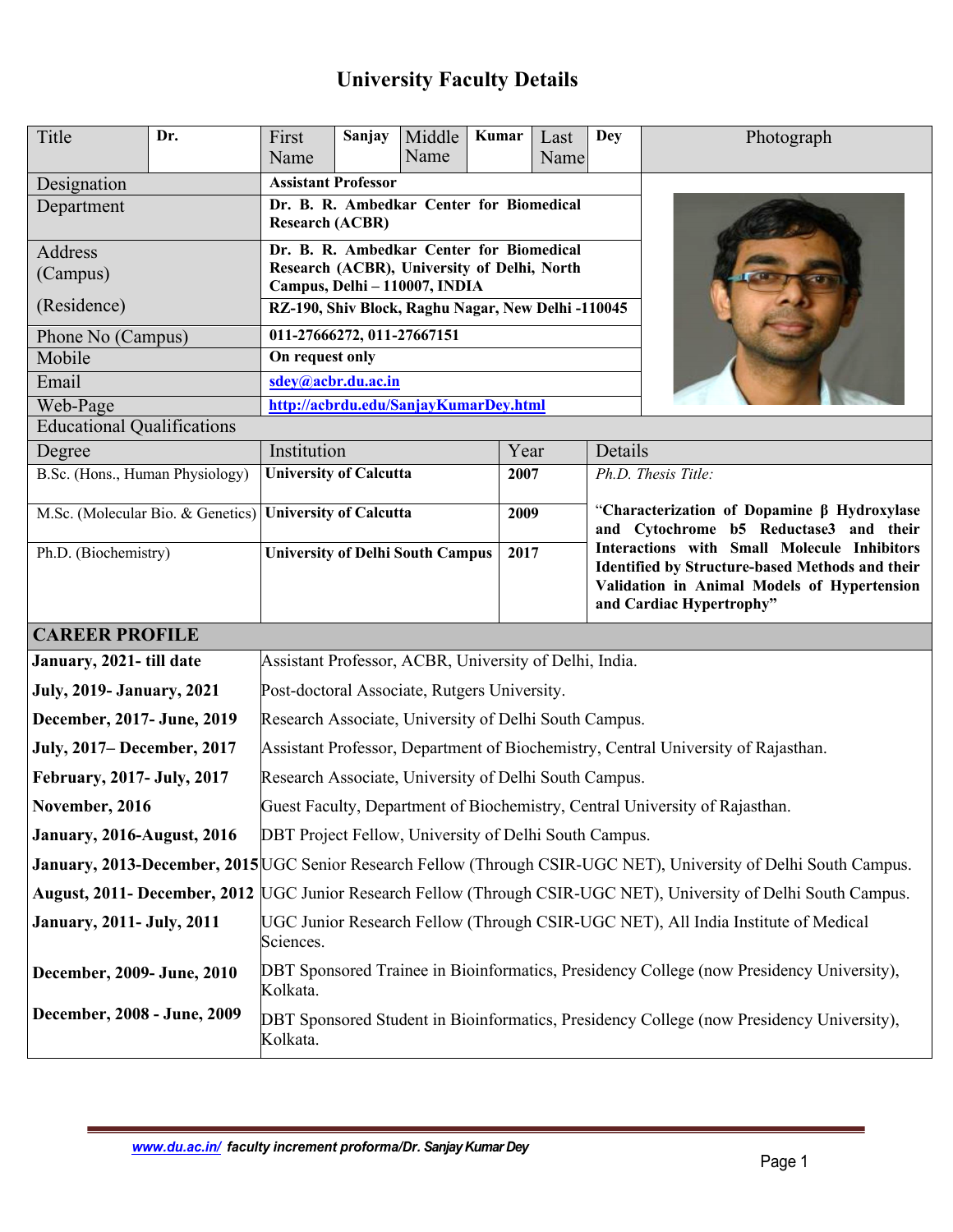# **PROFESSIONAL CAREER / MAJOR CONTRIBUTIONS**

- Cryo-EM and Crystallographic Structure determination of proteins and polyproteins.
- Identified a few new anti-hypertensive, anti-cardiac hypertrophic, and anti-rheumatoid arthritis leads against nontraditional proteins.
- Evaluation of polytene chromosome organization in *Chironomus and Drosophila* to determine their molecular evolution.
- Investigation of amylase activity in silk moth gut.
- Characterization of SARS-CoV-2 ion-channels and their mutations.

# **RESEARCH EXPERIENCE IN VARIOUS INSTITUTIONS**

- 1. Cryo-EM and crystallographic structure determination of SARS-CoV-2 and HIV proteins and polyproteins in the mentorship of Prof. Eddy Arnold, CABM, Rutgers University, New Brunswick, USA.
- 2. In my doctoral thesis work, I have identified a few new anti-hypertensive and anti-cardiac hypertrophic leads against nontraditional proteins as targets for which we have filed the Indian patents.
- 3. Worked as a "Boehringer Ingelheim Fonds Foundation for Basic Research in Medicine sponsored trainee" in the mentorship of Prof. Christian Betzel at the University of Hamburg & Deutsches Elektronene-Synchroton (DESY), Hamburg, Germany to work on "Insect cell expression, purification & co-crystallization of proteins in presence of inhibitors and their structure determination by synchrotron & laser-radiation", and deciphered the first co-crystal structure of inhibitor bound CYB5R3.
- 4. Awarded "American Heart Association's Council on Hypertension Advisory and Mentoring Program (CHAMP) Mentee"; during September, 2015 to August, 2016. Mentor: Prof. David H. Ellison, Oregon Clinical and Translational Research Institute, Oregon Health and Science University, USA.
- 5. Worked on "Human Retinal Histopathology" in the mentorship of Prof. Tapas Chandra Nag in the Department of Anatomy, All India Institute of Medical Sciences, New Delhi (AIIMS, New Delhi), India.
- 6. Pursued research work on "Polytene chromosome organization in *Chironomus* & *Drosophila"* in the mentorship of Prof. Trilochan Midya, Mol. Biology and Genetics Lab, Presidency University, Kolkata, India.
- 7. Worked on "Human snurps" in the mentorship of Dr. Abhijeet Datta, at the DBT Centre for Bioinformatics, Presidency University, Kolkata, India.
- 8. Worked on "Amylase activity in silk moth gut" in the mentorships of Professors Nirmal K Sarkar and Tushar Kanti Mukherjee, Department of Molecular Biology and Genetics, Presidency University, Kolkata, India.

## **ONGOING PROJECTS**

- 1. Biophysical, biochemical, and electrophysiological evaluation of therapeutically important Envelope, ORF3a, and ORF7a proteins of SARS-CoV-2. **Funding Agency:** Institute of Eminence (IoE), University of Delhi; **Grant Amount:** 3 lakhs
- 2. Structural-functional characterization of human ……. ion-channel protein to decipher its role in atherosclerosis for therapeutic intervention. **Funding Agency:** Indian Council of Medical Research (ICMR), GoI; **Grant Amount:** 36.4 lakhs

# **TRAINING CUM SUPERVISING EXPERIENCE**

## **PhD students:**

- **1. Sarika Bano** (ICAR-NET, GATE-XL): April, 2021 till date, project: SARS-CoV-2 viroporins
- **2. Diksha Rani** (CSIR-UGC NET LS, DBT JRF): January, 2022- till date, project: Atherosclerosis

# **MSc dissertation students (ongoing):**

- 1. **Anushka Bhattacharyya**, M.Sc. Biomedical Sciences, Dr. B. R. Ambedkar Center of Biomedical Research (ACBR), University of Delhi, New Delhi
- 2. **Disha Singh**, M.Sc. Biomedical Sciences, ACBR, University of Delhi, New Delhi
- 3. **Surbhi Gupta**, M.Sc. Biomedical Sciences, ACBR, University of Delhi, New Delhi
- 4. **Shivani Panchal**, M.Sc. Biomedical Sciences, ACBR, University of Delhi, New Delhi
- 5. **Pinki Mishra**, M.Sc. Biomedical Sciences, ACBR, University of Delhi, New Delhi

## **Lab alumni:**

- 1. **Shreeja Datta**, B. Tech Biotechnology, Department of Biotechnology, Delhi Technological University, Delhi
- 2. **Nishi Jain**, B. Tech Biotechnology, Amity Institute of Biotechnology, Amity University, Uttar Pradesh, Noida
- 3. **Srijon Sen**, M.Sc. Chemical and Molecular Biology, Department of Biosciences, IIT-Kharagpur, West Bengal
- 4. **Arisha Arora**, M. Tech, Motilal Nehru National Institute of Technology, Allahabad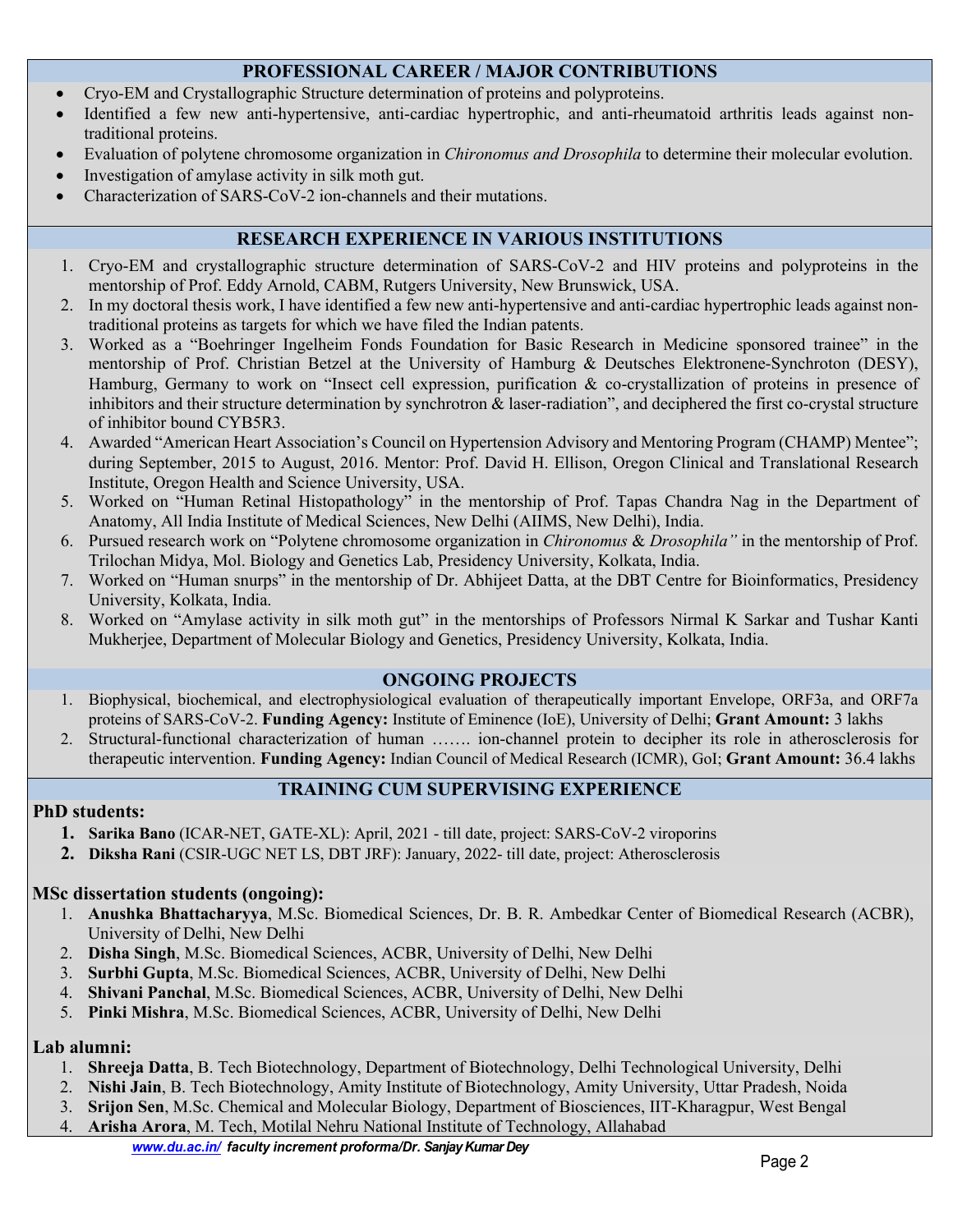- 5. **Sreyashi Nath**, M.Sc. Microbiology, Department of Microbiology, University of Delhi-South Campus
- 6. **Saptamita Paul Choudhury**, B. Tech and M. Tech integrated dual degree, KIIT School of Biotechnology, KIIT University, Bhubaneswar, Orissa
- 7. **Unmukta Raj**, BE- Biotechnology, Department of Biotechnology Engineering, Chandigarh University, Gharaun, Mohali, Punjab
- 8. **Swarnali Das**, B. Tech and M. Tech integrated dual degree, KIIT School of Biotechnology, KIIT University, Bhubaneswar, Orissa

## **VACANT RESEARCH POSITIONS**

Hard working and interested candidates who have their own fellowship are encouraged to apply for Ph.D./JRF positions. **RESEARCH INTERESTS / SPECIALIZATION**

Structural biology (Cryo-EM, X-ray crystallography, and SAXS); Ion-channels; Receptors; Membrane proteins; SARS-CoV-2; Molecular Medicine (SBDD); Antiviral development; Breast cancer; Electrophysiology; Biophysics; and Biochemistry

# **TEACHING EXPERIENCE (SUBJECTS / COURSES TAUGHT)**

- January, 2021 onwards: Teaching (1) Molecular Oncology (special paper, MBSEC-401), (2) Molecular Biology (MBSCC-201), (3) Biochemistry of Macromolecules (MBSCC-103), courses to the students of MSc Biomedical Sciences.
- July, 2017– December, 2017: Taught, theory and practical courses (Clinical Biochemistry, Pharmaceutical Biochemistry, Proteomics and Genomics) to MSc students of the Department of Biochemistry, Central University of Rajasthan, Rajasthan.
- November, 2016: Taught, theory courses (Microbiology and Plant Physiology) to MSc classes of the Department of Biochemistry, Central University of Rajasthan, Rajasthan.

# **HONORS & AWARDS**

# **ACHIEVEMENTS IN ACADEMICS**

- **1. CSIR-UGC NET JRF-SRF** (2011 to 2015).
- **2. CSIR-UGC NET-LS**, 2010.
- **3. DST INSPIRE Fellowship** for pursuing PhD, December, 2010.
- **4. West Bengal Govt. Merit cum Means Scholarship** for pursuing M.Sc. during 2007-2009.
- **5. Won International travel award** to attend **"The 2020 International School of Crystallography"** organized by **The University of Florence, Italy.**
- **6.** Won first prize/best poster award among  $\sim$ 220 posters in the 7<sup>th</sup> Symposium on the "Current trends in drug discovery research **2019**" organized by **CSIR-Central Drug Research Institute, Lucknow, India, February, 2019**.
- **7. Won third best poster award** in the "**International Symposium on Structure Assisted Design on Novel Therapeutics 2019**" organized by **the Regional Center for Biotechnology (RCB), Faridabad, India during February, 2019.**
- **8. 'American Society for Biochemistry and Molecular Biology 2018 Graduate/Postdoctoral Travel Award 2018'** by **the American Society for Biochemistry and Molecular Biology** for attending and presenting research work in the annual meeting of the Experimental Biology Symposium, San Diego, USA.
- **9.** *'Council of Scientific and Industrial Research International Travel Award 2018',* for attending the EB Annual Meeting 2018 of the ASBMB, USA by CSIR, Govt. of India.
- **10.** *'Best Poster Award 2018'* in the **Indian Section of the International Society for Heart Research annual meeting** held at the **Post Graduate Institute of Medical Education and Research, Chandigarh.**
- **11. 'Prof. Devendra K. Agrawal Young Investigator Award 2018'** by **the International Academy for Cardiovascular Research (Indian Section)** at Madurai Kamaraj University, India.
- **12.** *'Best Poster Award 2017'* in the **Indian Biophysical Society Meeting, Indian Institute of Science Education and Research,** Mohali**.**
- **13.** Awarded *"travel grant to attend IBS Meeting2017"* in IISER, Mohali by IBS, India.
- **14.** Awarded *"travel grant to attend ISH2016"* meeting in South Korea by ISH, UK.
- **15.** Awarded *'ISH Research Fellow'* by **the International Society of Hypertension, UK, 2015.**
- **16.** *'INSA-CSIR-DAE/BRNS-CICS International Travel Award'***,** for attending the Council on Hypertension Scientific Sessions 2015 of the American Heart Association, USA by CICS, GOI.
- **17.** *'Indian Council of Medical Research International Travel Award',* for attending the Council on Hypertension Scientific Sessions 2015 of the AHA, USA by ICMR, Govt. of India.
- **18.** *'DBT Travel Award'* to attend the Council on Hypertension Scientific Sessions 2015 of the AHA, USA by the Dept. of Biotechnology, Govt. of India.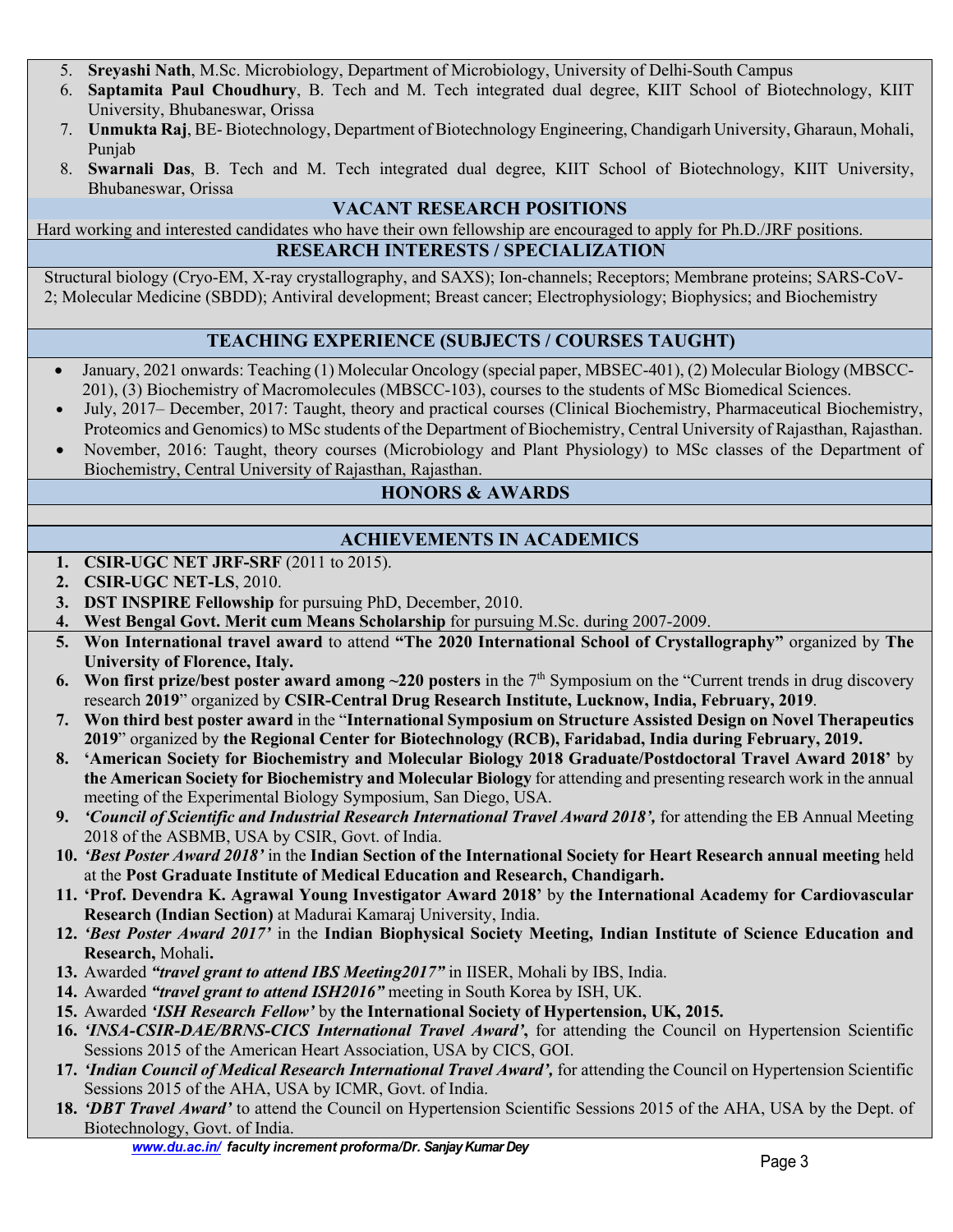- **19.** *'Immunology Foundation Bursary Award'* to attend the Council on Hypertension Scientific Sessions 2015 of the American Heart Association, USA by the Immunology Foundation, India.
- **20.** *'Boehringer Ingelheim Fonds travel award 2015 for basic research in medicine'* to pursue research at the Hamburg University, Germany, by the Boehringer Ingelheim Fonds, Germany.
- **21.** *'Best Poster Award 2015'* in the **Cardiovascular Research Convergence-2,** All India Institute of Medical Sciences, New Delhi, India.
- **22.** *'Science and Engineering Research Board Financial Award',* for attending HBPR2014 and ISH New Investigator Symposium on Hypertension & Cardiovascular Disease 2014, USA by the Dept. of Science & Technology, Govt. of India.
- **23.** *'DBT Travel award'* to attend HBPR2014, USA by the Dept. of Biotechnology, Govt. of India.
- **24.** *'Professor Ratna Phadke Young Scientist Award 2013'* in the **37th Annual Meeting of Indian Biophysical Society.**
- **25.** *'Best Poster Award 2013'* in the **Society for Young Scientists' Conference**, All India Institute of Medical Sciences, New Delhi.
- **26.** *'3rd Best Poster Award 2013'* in the **National Conference on Recent Advances in Computational Drug Design,** Indian Institute of Science, Bangalore.
- **27.** *'Professor Atul Chandra Biswas Memorial Award 2009'* as **Best All-round Academic Performer among the P.G. Students** of Presidency College, Kolkata.
- **28.** *'Professor Sivotosh Mukherjee Memorial Award 2009'* for securing **highest marks in M.Sc.** in Molecular Biology and Genetics in Presidency College, Kolkata.
- **29.** *'Govt. Eden Hindu Hostel Excellence Award 2008'* for securing **highest marks in M.Sc.** among all subjects in the Govt. Eden Hindu Hostel of Presidency College, Kolkata.
- **30.** *'Professor Hemendra Nath Mukherjee Memorial Medal 2007'* for securing **highest marks in Bio-science** in Ananda Mohan College, Kolkata.

#### **Awards in Extra Curricular Activities**

- **31.** Obtained B certificate in National Cadet Corps, India, (2009).
- **32.** Won 2<sup>nd</sup> and 3<sup>rd</sup> prizes respectively in State Level Essay and Lecture Competitions on 'Scientists against superstitions', organized by Paschim Banga Vigyan Mancha, Kolkata on the occasion of celebrating International Year of Physics, (2005).
- **33.** Won 1<sup>st</sup> prize in the District Level Essay Competition on 'National Integration and Communal Harmony' organized jointly by Ministry of Home Affairs, Govt. of India and Ministry of Information & Culture, Govt. of W.B., (2004).

34. Won 1<sup>st</sup> prize in State Level Essay Competition on 'Nature Needs Proper Feedback', (2004).

#### **Student Awards**

- **1.** Ms. Sarika Bano Selected for a Poster Presentation in the PDB50 symposium 2021, organized by the Protein Data Bank, USA (2021).
- **2.** Ms. Sarika Bano obtained a travel grant and participated for a DST-SERB sponsored training program on "Advanced Molecular Biology Techniques'' (Bioscience for Human Health Mission)" Organized by the SAIF, Punjab University (2022).
- **3.** Ms. Diksha Rani obtained a travel grant and participated for a DST-SERB sponsored training program on "Advanced Molecular Biology Techniques'' (Bioscience for Human Health Mission)" Organized by the SAIF, Punjab University (2022).

## **PUBLICATIONS**

Sanjay Kumar Dey | researchgate.net Sanjay Kumar Dey - Google Scholar Sanjay Kumar Dey | Publons Sanjay Kumar Dey | ORCiD Sanjay Kumar Dey | LinkedIn Sanjay Kumar Dey | Loop Profile

## **PATENTS**

- **1.** A Sensitive, Cost-Effective and Non-Hazardous Method of Chromosome Staining. (IN 202111036665)
- **2.** Novel Anti-Hypertensive Cardioprotective composition compromising of DISPIRO [1H-PERIMIDINE-2(3H), 2" (3"H)- [1H] PERIMIDINE. (IN 202111026998)
- **3.** A Furan-based anti-rheumatoid arthritis composition. (IN 202121026835)
- **4.** Quinolone-based anti-hypertensive cardioprotective composition. (IN 202111026777)

*www.du.ac.in/ faculty increment proforma/Dr. Sanjay Kumar Dey*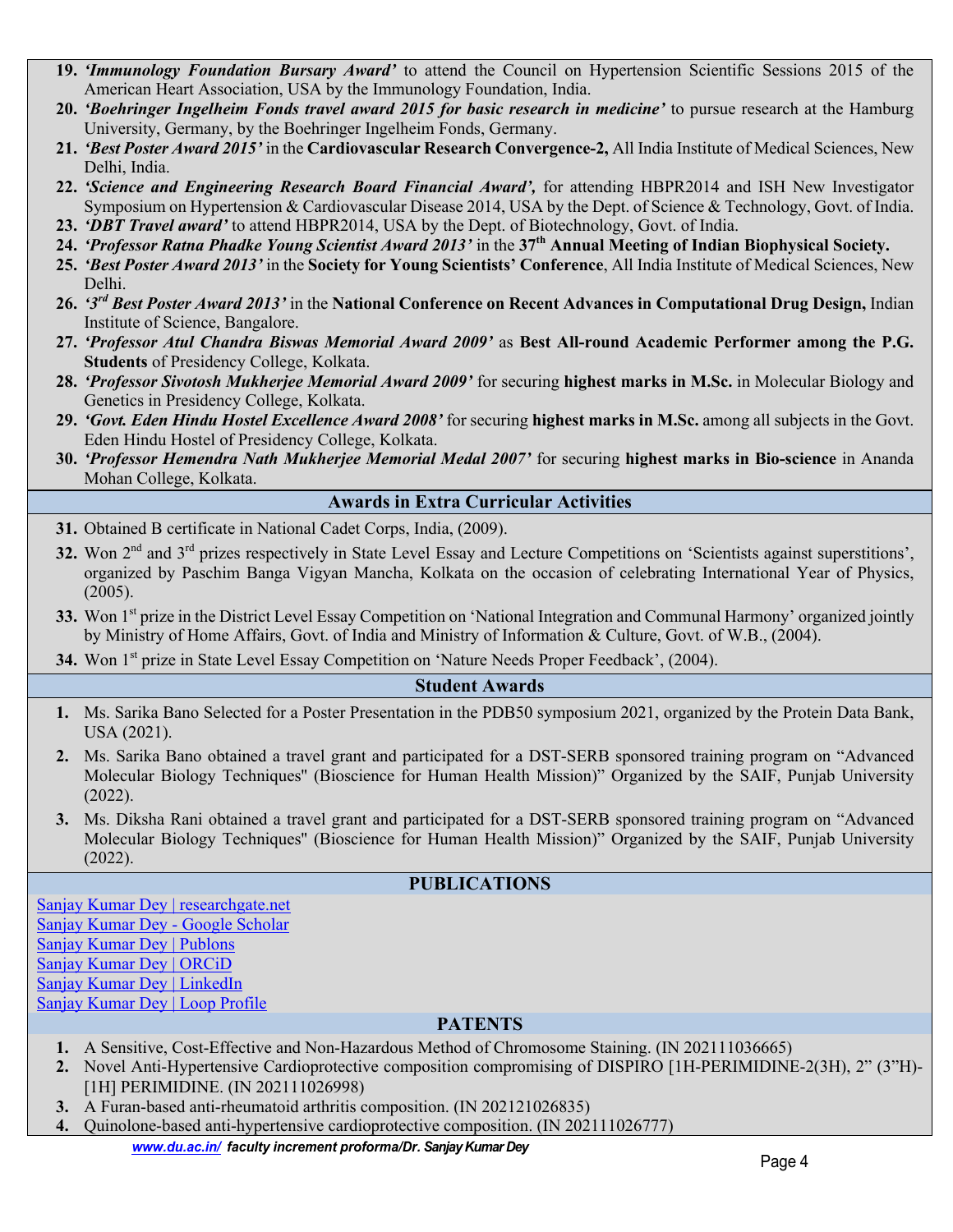- **5.** An anti-hypertensive cardioprotective composition. (IN 201811005899)
- **6.** Novel anti-hypertensive and anti-cardiac hypertrophic compounds. (IN 201711036983)

# **RESEARCH PAPERS**

- **1. Dey SK**, Saini M, Dhembla C, Bhatt S, Rajesh A S, Anand V, Das HK, and Kundu S. Suramin, Penciclovir and Anidulafungin exhibit potential in the treatment of COVID-19 via binding to nsp12 of SARS-CoV-2. **Journal of Biomolecular Structure and Dynamics**. November 2021. DOI: 10.1080/07391102.2021.2000498
- **2.** Rizwan T, Kothidar A, Meghwani H, Sharma V, Shobhawat R, Saini R, Vaishnav HK, Singh V, Pratap M, Sihag H, Dey JK, and **Dey SK.** Comparative analysis of SARS-CoV-2 envelope viroporin mutations from COVID-19 deceased and surviving patients revealed implications on its ion-channel activities and correlation with patient mortality. **Journal of Biomolecular Structure and Dynamics**. 2021 Jun 21:1-6. https://doi.org/10.1080/07391102.2021.1944319
- **3.** Courouble VV\*, **Dey SK\***, Yadav R\*, Timm J, Harrison JJ, Ruiz FX, Arnold E, Griffin PR. Revealing the Structural Plasticity of SARS-CoV-2 nsp7 and nsp8 Using Structural Proteomics. **Journal of the American Society for Mass Spectrometry.** 2021 Jun 14. \*co-first author.
- **4. Dey SK**, Bhaduri S, Midya T. An analysis on the divergence of Chironomid spp. based on the study of 18S rRNA and polytene chromosome organization in the species revealing the role of environment on speciation. **The Journal of Basic and Applied Zoology**. 2021 Dec; 82(1):1-2.
- **5.** Pandey AK, Saxena A, **Dey SK**, Kanjilal M, Kumar U, Thelma BK. Correlation between an intronic SNP genotype and ARL15 level in rheumatoid arthritis. **Journal of Genetics**. 2021 Oct;100(2):1-6.
- **6.** Dey JK, **Dey SK**. SARS-CoV-2 Pandemic, COVID-19 Case Fatality Rates and Deaths per Million Population in India. **Journal of Bioinformatics, Computational and Systems Biology**. 2020; 2(1):110.
- **7.** Courouble VV, **Dey SK**, Yadav R, Timm J, Harrison JJ, Ruiz FX, Arnold E, Griffin PR. Resolving the dynamic motions of SARS-CoV-2 nsp7 and nsp8 proteins using structural proteomics. **bioRxiv.** 2021 Jan 1.
- **8. Dey SK**, Saini M, Dhembla C, Bhatt S, Rajesh AS, Anand V, Das HK, Kundu S. Suramin, Penciclovir and Anidulafungin bind nsp12, which governs the RNA-dependent-RNA polymerase activity of SARS-CoV-2, with similar interaction energy as Remdesivir-triphosphate, indicating potential in the treatment of Covid-19 infection. **JBSD (**2020), Preprint server DOI: 10.31219/osf.io/urxwh
- **9.** Dey JK\*, **Dey SK\*** and Sihag H. Current Insights into the Novel Coronavirus Disease 2019 (COVID-19) and Its Homoeopathic Management. **Homœopathic Links**, 2020; 33(03):171–181. DOI: https://doi.org/10.1055/s-0040- 1715636. \*Equal contributions.
- **10.** Dey JK, **Dey SK** and Pramanik A. A case of oligospermic male infertility successfully treated with personalized homoeopathic medicine *Phosphoricum acidum.* **Homœopathic Links**, 2020 (**Accepted article, in press**).
- **11.** Kumar P, Nag TC, Jha KA, **Dey SK**, Kathpalia P, Maurya M, Gupta CL, Bhatia J, Roy TS, Wadhwa S. Experimental oral iron administration: Histological investigations and expressions of iron handling proteins in rat retina with aging. **Toxicology**. 2017 Dec 1; 392:22-31.
- **12.** Punchaichira TJ, **Dey SK**, Mukhopadhyay A, Kundu S, Thelma BK. Characterization of SNPs in the dopamine-βhydroxylase gene providing new insights into its structure-function relationship. **Neurogenetics**. 2017 Jul 1;18(3):155-68. https://doi.org/10.1007/s10048-017-0519-3
- **13.** Jangir DK, **Dey SK**, Kundu S, Mehrotra R. Assessment of amsacrine binding with DNA using UV–visible, circular dichroism and Raman spectroscopic techniques. **Journal of Photochemistry and Photobiology B: Biology**. 2012 Sep 3; 114:38-43. https://doi.org/10.1016/j.jphotobiol.2012.05.005
- **14. Dey SK**, Ganguli S, Roy P, Basu P, Chakraborty HJ and Datta A. Pseudoknots in Human snRNPs. **Int. J. of Bioinformatics Research**, 3(1): 194-199, (2011).
- **15. Dey SK**, Ganguli S, Basu P, Roy P, and Datta, A. (2010). Lysine richness in human snurps possible sites for electrophilic attacks. **Bioinformation**, 4(9): 409.
- **16.** Ganguli S, **Dey SK**, Dhar P, Basu P, Roy P, and Datta A. Catalytic RNA world relics in Dicer RNAs. **International Journal of Genetics***.* 2010 Jan 1; 2(1):8.
- **17. Dey SK**, Sarkar NK and Mukherjee TK. "A study of amylase activity in silk moth gut". **Journal of Natural History (India)**, 5 (1): 41-45, (2009).

# **REVIEW ARTICLES**

**18.** Choudhury, SP, Bano, S, Sen, S, …. and **Dey SK**. Altered Neural Cell Junctions and Ion-channels Leading to Disrupted Neuron Communication: Some Novel Perspectives in the Spread of Parkinson's Disease. **Nature Parkinson's Disease**. (Under revision: 2022).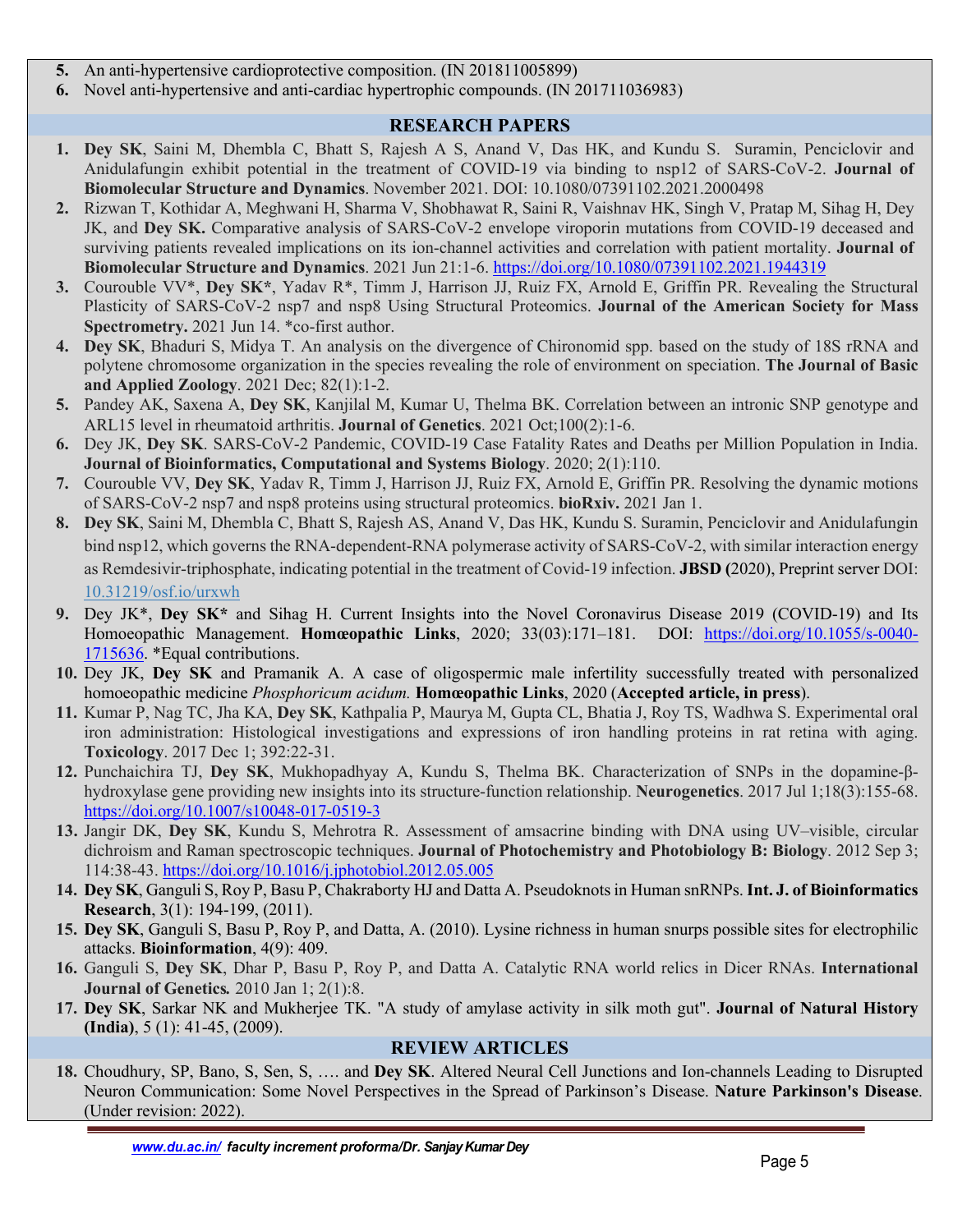- **19.** Kumar, G.\*, **Dey, S.K.**\* and Kundu, S., 2021. Herbs and their bioactive ingredients in cardio-protection: underlying molecular mechanisms and evidences from clinical studies. **Phytomedicine**, p.153753.\*equal contribution. https://doi.org/10.1016/j.phymed.2021.153753
- **20. Dey SK**, Saini M, Prabhakar P, and Kundu S. Dopamine β hydroxylase as a potential drug target to combat hypertension. **Expert Opinion on Investigational Drugs**. 2020; 29(9):1043-1057. https://doi.org/10.1080/13543784.2020.1795830
- **21.** Kumar G, **Dey SK,** Kundu S. Functional implications of vascular endothelium in regulation of endothelial nitric oxide synthesis to control blood pressure and cardiac functions. **Life Sciences, Volume: 259, article number: 118377, DOI: https://doi.org/10.1016/j.lfs.2020.118377** (**2020**).
- **22.** Dey, JK, Mukherjee A, **Dey SK**, Pramanik A, Giri S, and Pratap M. "A systematic review on the efficacies and therapeutic interventions of homoeopathic medicines in combating viral disorders with implications in the currently undergoing homoeopathic treatment efforts of SARS-CoV-2 infection (COVID-19)." *International Journal of High Dilution Research,* 19 (3): 27-39 (2020).

## **BOOK CHAPTERS**

- **23.** Dey JK, Ahmedi, S, Jain, N, Bano, S, Manzoor N, and **Dey SK**. Effect of the Changing Climate and Urban Ecology on Spreading of Infectious Diseases Including SARS-CoV-2. In: Bhadouria, R, Upadhyay, S, Tripathi, S and Singh, P (eds.) Urban Ecology and Global Climate Change. **John Wiley & Sons Limited**, located at The Atrium, Southern Gate, West Sussex PO19 8SQ, United Kingdom. (2022) ISBN: 9781119807186, https://doi.org/10.1002/9781119807216.ch12.
- **24.** Choudhury, SP, Arora, A, Jain, J and **Dey SK**. Climate change, urbanization and their impact on increased occurrence of cardiometabolic syndrome. In: Bhadouria, R, Upadhyay, S, Tripathi, S and Singh, P (eds.) Urban Ecology and Global Climate Change. **John Wiley & Sons Limited**, located at The Atrium, Southern Gate, West Sussex PO19 8SQ, United Kingdom. (2022) ISBN: 9781119807186, https://doi.org/10.1002/9781119807216.ch2.
- **25. Dey SK,** Senapati S. (2021) Insulin and Insulin-Like Growth Factor-1 Associated Cancers. In: Kumar S., Gupta S. (eds) Obesity and Cancer. **Springer, Singapore**. https://doi.org/10.1007/978-981-16-1846-8\_3
- **26. Dey SK**, Senapati S. (2021) In Vivo Models for Obesity and Obesity Related Carcinogenesis. In: Kumar S., Gupta S. (eds) Obesity and Cancer. **Springer, Singapore**. https://doi.org/10.1007/978-981-16-1846-8\_14
- **27.** Kundu S, Saini M, **Dey SK**, Kundu S. Dopamine Beta Hydroxylase: An Enzyme with Therapeutic Potential to Combat Neural and Cardiovascular Diseases. In Frontiers in Protein Structure, Function, and Dynamics 2020 (pp. 339-357). **Springer, Singapore**. https://doi.org/10.1007/978-981-15-5530-5\_14
- **28.** Kumar G**\*, Dey SK\***, and Kundu S. Nitric oxide and cardiovascular diseases: Cardio protection, Complications and Therapeutics. 2020. **Springer Nature, Singapore (Accepted) (2022)** \*Equal contributions**.**

## **OTHER ARTICLES**

**29. Dey SK**, and Kundu S. The Indian Wizard of Biophysics: Remembering GN Ramachandran in the International Year of Crystallography. Journal of Proteins & Proteomics. 2014 Apr 30; 5(1).

## **ABSTRACTS PUBLISHED IN INDEXED JOURNALS**

- 1. **Dey SK**, Prabhakar P, Saini M, Joseph T, Thelma BK, Maulik SK, and Kundu S. Inhibitors of Dopamine-beta-hydroxylase obtained by structure-based methods exhibited anti-hypertensive effect in L-NAME induced rats. *Journal of hypertension 34: e550*. (2016).
- 2. **Dey SK**, Joseph T, Kumar S, Kamaladevi A, Sarkar N, Sarkar S, Balmurugan K, Thelma BK and Kundu S. Novel antagonists of dopamine-β-hydroxylase identified and validated through structure-based approach to combat hypertension. Council on Hypertension Research Scientific Sessions 2015 of the American Heart Association, Washington DC, USA: *Hypertension, 66 (Suppl. 1): AP067,* (2015).
- 3. **Dey SK**, Joseph T, Kumar S, Kamaladevi A, Sarkar N, Sarkar S, Balmurugan K, Thelma BK and Kundu S. Biophysical and Biochemical validation of new inhibitors identified through rational structure-based design against Dopamine-βhydroxylase to combat cardiovascular diseases" National Symposium on Biophysics and Golden Jubilee Meeting of the Indian Biophysical Society (IBS) at Jamia Millia Islamia, New Delhi (2015) *J. Proteins and Proteomics:* **6 (1): Suppl.: 51**, (2015).
- 4. **Dey SK**, Joseph T, Kumar S, Kamaladevi A, Sarkar N, Sarkar S, Balmurugan K, Thelma BK and Kundu S. Identification and Validation of New Inhibitors Based on Rational Design against Dopamine-β-hydroxylase To Combat Hypertension. Selected for presentation in the High Blood Pressure Research Scientific Sessions 2014 of the American Heart Association, San Francisco, USA: *Hypertension, 64 (Supplementary): A267*, (2014).
- 5. **Dey SK**, Kumar S, Thelma B.K. and Kundu S. Identification and validation of novel inhibitors against Dopamine-βhydroxylase to combat cardiovascular diseases. National Conference on Recent Trends in Protein Structural Biology, Jamia Millia Islamia New Delhi, *J. Proteins and Proteomics:* **4 (2): Supplementary**, (2013).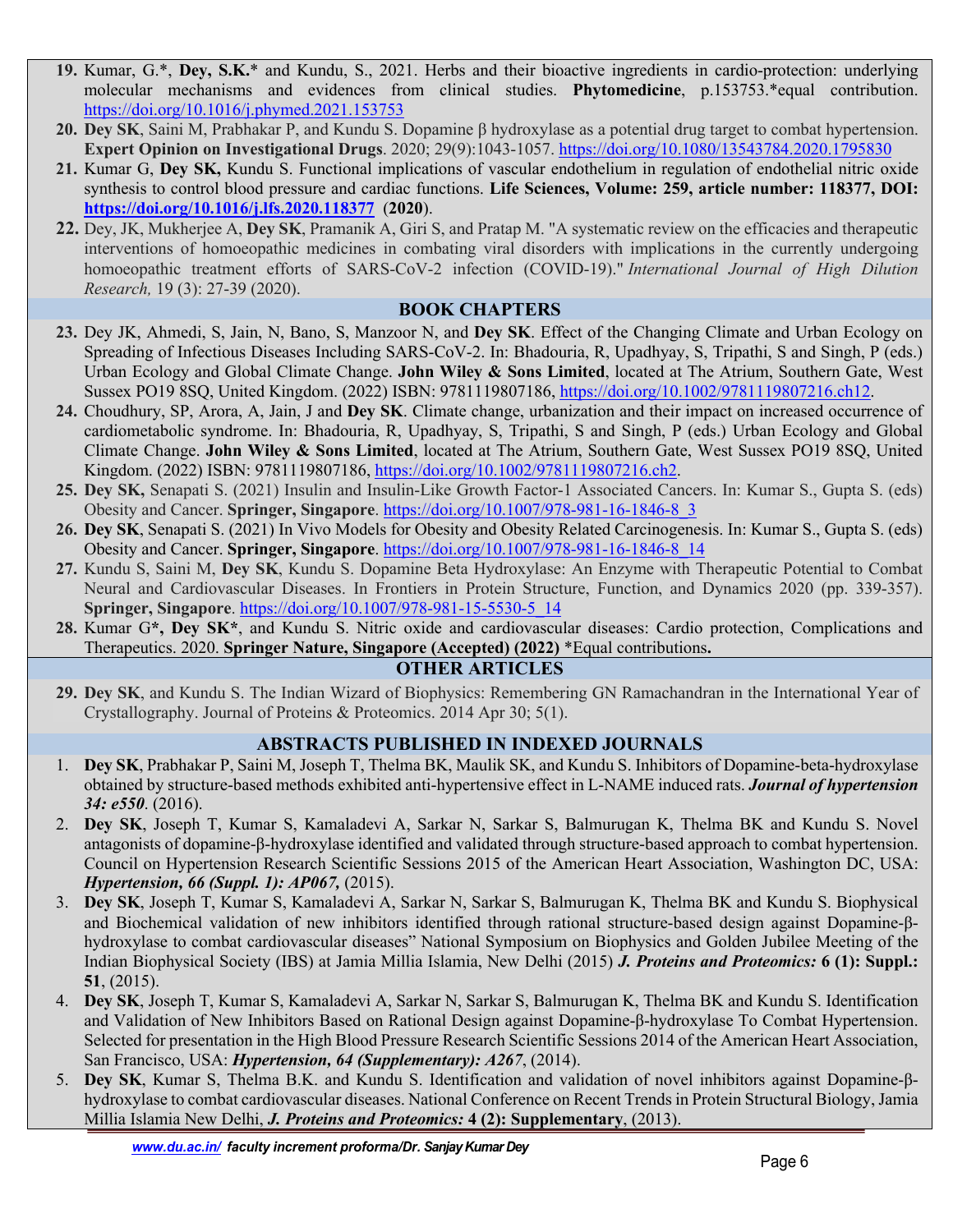#### **INVITED TALKS**

• **Dey SK**. Multidimensional Implications of SARS-CoV-2 Proteins and Polyproteins. Presented in the BIOTIKOS-2022 organized by the TERI School of Advanced Studies (Deemed to be University), Vasant Kunj, New Delhi, India (16<sup>th</sup> April, 2022).

• **Dey SK**. Progress and challenges in COVID-19 research. Presented in the International Webinar on "Recent Trends in Scientific, Engineering and Industrial Research and Environmental Concern" organized by the Department of Chemistry, Bolpur College, Burdwan University, West Bengal, India (30<sup>th</sup> September, 2020).

• **Dey SK**. Biophysical and functional characterization of the SARS-CoV-2 nsp7-8 polyprotein expressed in and purified from bacteria. Presented in the International Webinar on "Integrated strategies to combat the pandemic COVID-19" organized by the Department of Biochemistry, Central University of Rajasthan, Ajmer, India (20-21 August, 2020).

• **Dey SK**. Lysine richness in human snurps– aspects and prospects− a 3D in silico analysis. Presented in the International Seminar on "Computational Chemistry, Drug Design and Drug Discovery" at Presidency College (now Presidency University), Kolkata, India (2009).

#### **POSTER PRESENTATIONS**

**1.** Bano S, Jain N, Choudhury SP, Arora A, Sen S, **Dey SK**. A comprehensive report exploring viroporins as targets for structurebased antiviral development with special emphasis on their electrophysiology and structure determination. Presented in the "PDB50: A Special Symposium Celebrating the 50<sup>th</sup> Anniversary of the Protein Data Bank" organized by the Protein Data Bank, Rutgers University, USA, during May 4-5, 2021 (Virtual).

**2.** Yadav R, **Dey SK**, Courouble V, Harrison JJ, Timm J, Ruiz FX, Griffin PR, and Arnold E. Biophysical characterization of SARS-CoV-2 proteins and polyproteins. Presented in the "PDB50: A Special Symposium Celebrating the  $50<sup>th</sup>$  Anniversary of the Protein Data Bank" organized by the Protein Data Bank, Rutgers University, USA, during May 4-5, 2021 (Virtual).

**3.** Courouble VV; Yadav R; Narwal M; **Dey SK**; Ruiz FX; Murakami KS; Arnold E; Griffin PR. Structural proteomic guided modeling of apo- and Mpro-bound SARS-CoV-2 nsp7-11 polyprotein. Presented in the "69th American Society for Mass Spectrometry Conference", October 31 - November 4, 2021, Philadelphia, PA, USA.

## **CONFERENCE/SYMPOSIUM ORGANIZED**

**Organized ACBR National Science Day Symposia 2022** sponsored by the Dr. B.R. Ambedkar Center for Biomedical Research, University of Delhi, India.

**Organized ACBR seminar series 2021-2022 and celebration of centenary year of the University of Delhi** sponsored by the Dr. B.R. Ambedkar Center for Biomedical Research, University of Delhi, India.

**Organized ACBR alumina lecture series 2022-2023 on the occasion of celebrating the centenary year of the University of Delhi** sponsored by the Dr. B.R. Ambedkar Center for Biomedical Research, University of Delhi, India.

**Organized the 5<sup>th</sup>, 6<sup>th</sup>, 7<sup>th</sup> and 8<sup>th</sup> National Science Day Symposia** (2015, 2016, 2017, and 2019, respectively) at the University of Delhi South Campus, jointly sponsored by the University of Delhi South Campus (2015-2019) and INSA-TWAS (2015-2017).

# **PUBLIC SERVICE / UNIVERSITY SERVICE / CONSULTING ACTIVITY**

- Member, Committee of Courses of ACBR (2021-2023)
- Chemical Safety Officer, ACBR
- Examiner for the papers: Molecular Oncology (MBSEC-401), Molecular Biology (MBSCC-201), Biochemistry of Macromolecules (MBSCC-103)
- Library-in-charge for the ACBR Library
- Committee member, AMC for instruments
- Member, Purchase committee, ACBR
- Nodal Officer from the ACBR to organize centenary year celebration of the University of Delhi

## **JOURNAL EDITING & REVIEWING**

#### **Editorship:**

1. Guest editor and topic editor for the research topic "Symmetry in Protein Architecture: Evolution, Design, Structure-function

Relationship and Applications" for the journal Frontiers in Molecular Biosciences (Structural Biology Section), USA.

- 2. Editor of the "Journal of Anatomy Forecast", USA.
- 3. Editorial board member for the "Journal of Computational, bioinformatics and systems biology".

# **Reviewing:**

- 1. Reviewer of articles from "mSphere", an American Society for Microbiology Journal.
- 2. Reviewer of articles from "Journal of Proteins and Proteomics", a Springer NPG Journal.
- 2. Reviewer of articles from "Aging", published by the Impact Journals, LLC, USA
- 3. Reviewer of articles from "Microbiology Spectrum", an American Society for Microbiology Journal.